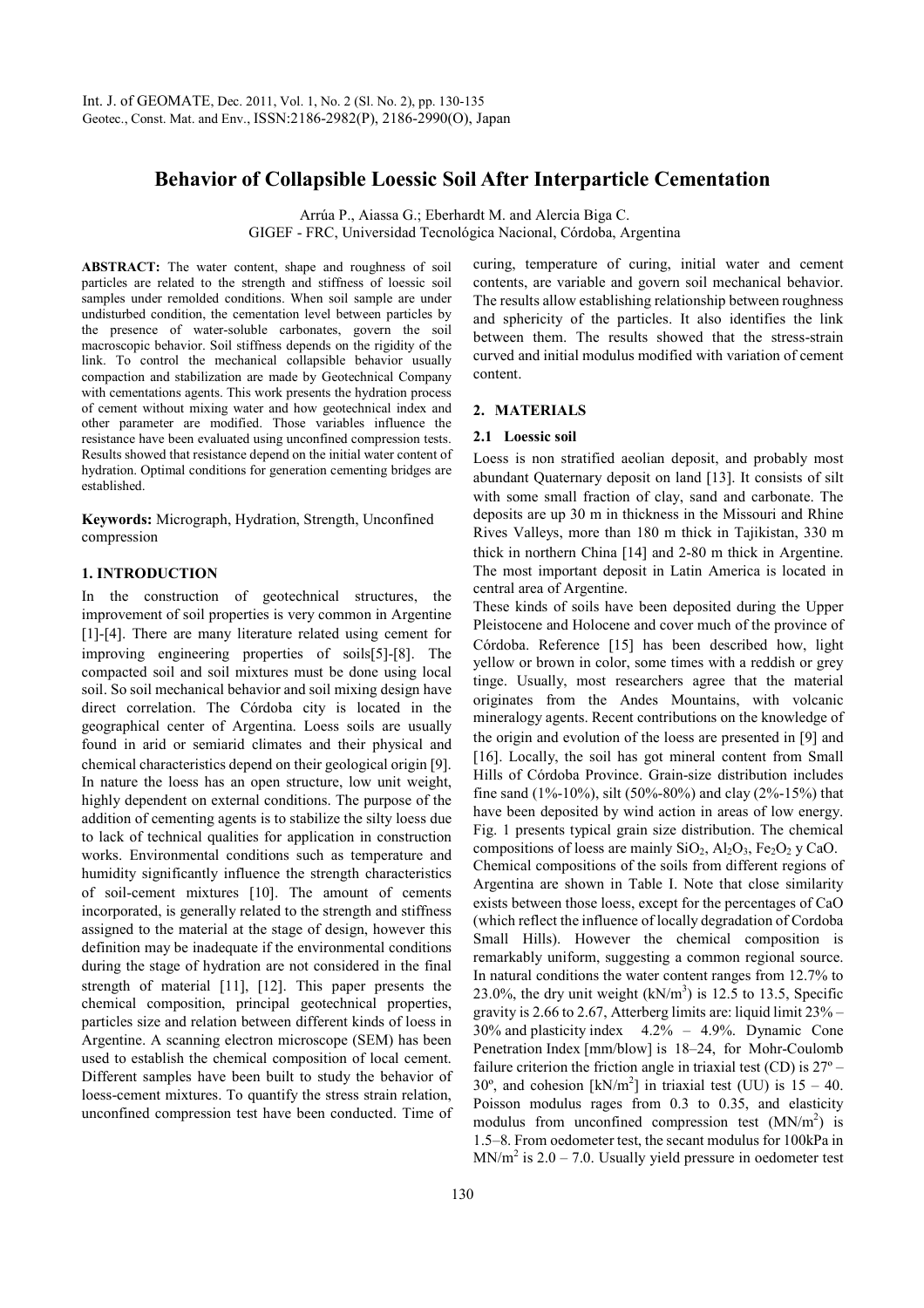(a: vertical direction; b: horizontal direction) is (a) 60kPa – 280kPa, (b) 100kPa – 180kPa.



Fig. 1. Gradation result for loess soil

# **2.2 Cement**

The chemical composition of Normal Portland Cement CP40 and particle morphology have been determined by a LEO 1450 VP Energy Dispersive Spectroscopy analysis (EDS) and Scanning Electron Microscope (SEM). The results shows that ordinary cement manufactured in Malagueño-Córdoba content of SiO<sub>2</sub>: 15.42%, Al<sub>2</sub>O<sub>3</sub>: 4.60%, Fe<sub>2</sub>O<sub>2</sub>: 3.35%, CaO: 65,71%, MgO: 2.79%, K<sub>2</sub>O: 1.97%, Na<sub>2</sub>O: 0.59%, SO<sub>3</sub>: 5.10%, TiO<sub>3</sub>: 0.47%. The most important difference with soil are content of  $SiO<sub>2</sub>$  and CaO.

### **2.3 Soil cement mixtures**

The mixtures were designed to evaluate the performance in Unconfined Compression (UC). A review of literature about the testing of laboratory samples of soil-cement indicates that test results are highly dependent on sample preparation. This work includes variations in cement content, time of curing, temperature of curing, initial water content and compaction level.

The cement contents (C.c.) used, expressed as a percentage of the dry soil weight, were: 2.5%, 5.0%, 7.5%, 10% and 15%. The soil was dried in an oven at 105 ºC for 24 hours, was sieved and recovering the material passing sieve #40. Water was added in the proportions established at each case as mixing water. The samples were generated by compaction in the mold at constant dry unit weights (approx. 14 kN/ $m<sup>3</sup>$ ). The manufacture of the samples was performed in three equal layers scarification between them. Were classified and arranged in different curing conditions. Variable temperatures were taken from -20°C to 120°C.

| Table 1: Oxides soil components |           |                  |                                |      |      |        |                   |                  |                                               |
|---------------------------------|-----------|------------------|--------------------------------|------|------|--------|-------------------|------------------|-----------------------------------------------|
| SiO <sub>2</sub>                | $Al_2O_3$ | TiO <sub>3</sub> | Fe <sub>2</sub> O <sub>2</sub> | CaO  | MgO  | $K_2O$ | Na <sub>2</sub> O | H <sub>2</sub> O | Reference                                     |
| 58.35                           | 16.64     | $---$            | 6.69                           | 8.98 | 2.75 | 2.82   | 2.11              | $---$            | Soil used in this work. Cordoba City          |
| 67.22                           | 14.35     | $---$            | 6.81                           | 5.16 | 2.13 | 2.93   | 1.41              | $---$            | Córdoba City [17]                             |
| 59.20                           | 13.60     | $- - -$          | 4.30                           | 6.50 | 1.10 | 2.20   | 3.10              | $---$            | Provincia de Córdoba [18]                     |
| 59.86                           | 17.40     | ---              | 4.80                           | 3.08 | 1.17 | 1.70   | 1.97              | 6.04             | Baradero, La Plata [13]                       |
| 62.70                           | 15.00     | ---              | 6.00                           | 2.80 | 1.90 | 1.88   | 1.40              | 4.32             | Miramar. Buenos Aires [13]                    |
| 57.16                           | 17.28     | ---              | 5.43                           | 2.83 | 1.67 | 3.68   | 8.35              | $---$            | Buenos Aires [15]                             |
| 66.01                           | 16.22     | 0.88             | 5.30                           | 2.85 | 1.62 | 1.90   | 1.97              | 3.14             | La Pampa <sup>[19]</sup>                      |
| 59.00                           | 17.00     | ---              | 5.87                           | 3.05 | 2.55 | 1.56   | 1.38              | 5.80             | Valles Preandinos subtropicales; Provincia de |
|                                 |           |                  |                                |      |      |        |                   |                  | Tucumán [20]                                  |
| ---                             | 14.00     | 0.80             | 4.60                           | 0.09 | 1.50 | 3.00   | .90               | $---$            | Llanura Chaco Oriental [21]                   |

#### **3 SHAPE AND COMPOSITION OF PARTICLE**

The shape and connection between particles are an inherent soil characteristic that play a major role in macroscopic mechanical properties. The morphology describes at large scale the level platy or sphericity, and texture in smaller scales reflect the surface roughness.

In this work, the chart from [22] is used to compare individual grains for visual estimation of roundness and sphericity. The chart from [23] is used for shape characterization. The particle morphology, roughness and roundness have been determined by a LEO 1450 VP Scanning Electron Microscope (SEM) and the components of loess soil with an Energy Dispersive Spectroscopy analysis (EDS).

The microscopic morphology of loess were shown in Fig. 2. It

could be seen from these SEM results that the surface of loess material are subrounded and rounded with 0.7 sphericity coefficient and a 0.5 to 0.7 roundness coefficient. The particle size distribution is homogenous. The silt particles are the biggest and the smaller size are clay particles. Fig. 2 shows a zoomed zone for analysis in Fig. 3. The cement presence affects the structure inherent of soil, because small particles stick to larger particles in stable connections. SEM photos of loess, cement, soil cement mixture at C.c: 2.5% and 15% are also shown in Figs. 3. Fig. 3(a) shows that particle size taken in consideration for comparison with mixtures, It has size of upper limit of silty soil (∼< 75µm and ∼< 45µm). It can be seen that particle has angular and subangular shape with some small silty particles. Also appears some clays particles. The Fig. 3(b) presents Portland cement particles. It shows that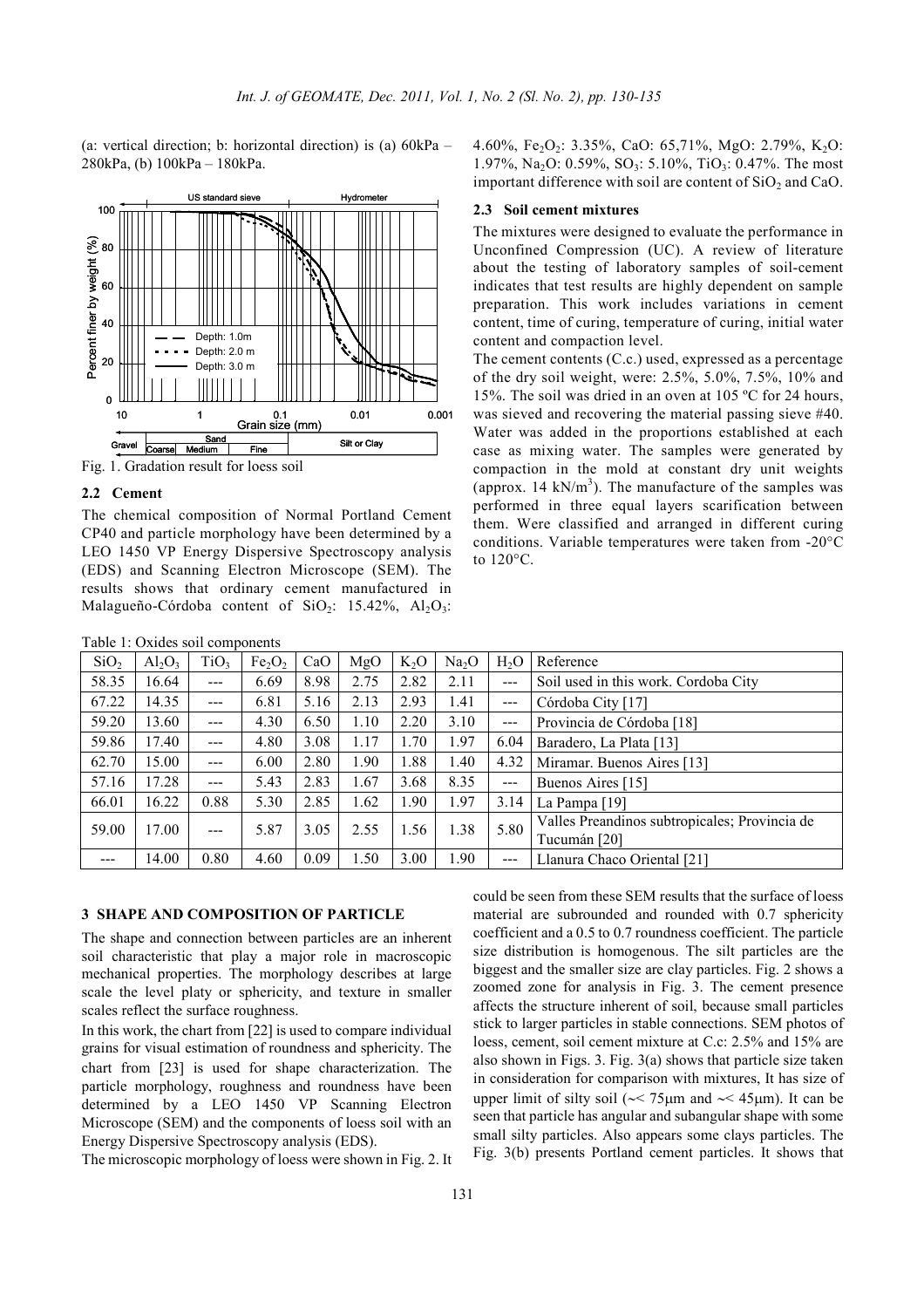predominant grain sizes are smaller than silt and with size between  $\approx$ 1 $\mu$ m to  $\approx$ 10  $\mu$ m. It could be seen from these SEM that sphericity coefficient is 0.3 to 0.5 and roundness coefficient is 0.3-0.5. From SEM photo, it is found that the particles of cement are smaller than loessic soil.



Fig. 2. SEM morphology of loess



(a)



Fig. 3. SEM photos. (a) Natural loess soil (b) Normal Portland cement

As shown in Fig. 4 mixture after 21 cementation days with cement content of 2.5% do not shows relevant difference with

Fig. 3(a). When the cement content is low, stick on the cement particles some of silty soil, forming clusters that fail to establish links with others silt.



Fig. 4. SEM photo of mixture C.c.: 2.5%

There are cementation between smaller particles and big silt particles, but we do not find cementation between big silty particles. The low cement content may be responsible for the links absence.

Fig.5 shows the SEM for a cement content of 15%. When the cement content is high (15 % of C.c.) was able to establish stable cementation and links between different silt particles. This phenomenon may be responsible for increased stiffness and strength of mixtures samples. The ellipses areas indicate links between silt and hydrations products.



Fig. 5. SEM photo of mixture C.c.: 15%

Analysis of Energy Dispersive Spectroscopy is presented in a schema three dimensional (Fig. 6). It shows the mineral level present in cement, loessic soil and a mixture of soil cement with C.c: 15%.

The figure shows that the content of Si decreases with increasing of cement content (C.c), while calcium (Ca) decreases with decreasing of cement content. The content of Ca is 35.50%, 12.91% and 5.34% for cement, mixture soil-cement (15% of Cc), and loess respectively. The content of Si are 5.46%, 18.63% and 22.78% for cement, mixture soil-cement (15% of Cc), and loess respectively.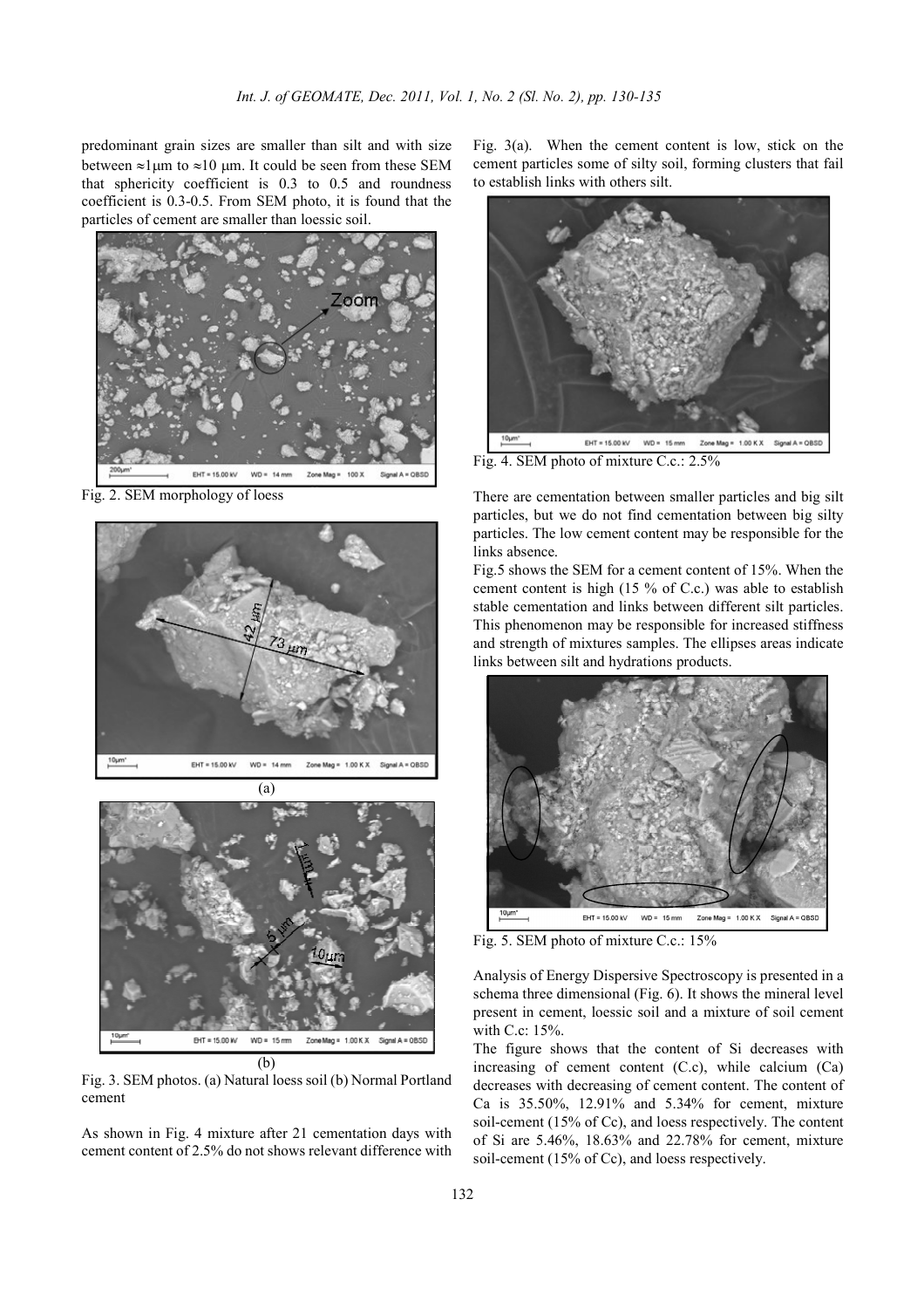

Fig. 6. Energy Dispersive Spectroscopy test (EDS). Variation of Si and Ca

# **4 MECHANICAL TEST**

For unconfined compression tests (UC) a mechanical press was used, instrumented with a load cell with a capacity of 50kN and a digital comparator for recording displacements with a precision of 0.001 mm, to a constant deformation rate of 2.4 mm/min. UC tests is used to evaluate the stress–strain characteristics and the stiffness properties of the Soil-Cement-Mixture (SCM).

Fig. 7 shows the typical failure of specimens with C.c: 15% and natural loess soil (C.c: 0%). The addition of cement, causes an increase stress and strength. SCM samples have a typical inclined failure plane  $(\alpha_f)$  for defining cohesion and friction angle in Mohr-Coulomb failure criterion. In loess samples without cement addition (C.c: 0%) there is an increase of sectional side due to material ductility. The failure stress is considered as maximum stress reached before softening in stress-strain curve. It does not take into account the level of deformation reached.

The results obtained from 5 UC tests with unit weight of: 14 kN/m<sup>3</sup>, time of curing: 14 days, temperature of curing of: 20 ºC, and initial water content: 21 % is shown in Fig. 8. The tendency on stress-strain curves show that the initial modulus increases with increasing of cement content. The tendencies are not linear and deformation reaches 2.5%. Cement content of 2.5% has a unconfined compressive strength of 270 kPa, but a cement content of 15% can increase resistance to 9628 kPa. Cementation, cohesion and suction level, modify cohesive parameter from Mohr-Coulomb failure criterion. (Fig.9), it grows to 1564 kPa for C.c: 15%, 1463 kPa for C.c.: 10%, 987 kPa for C.c: 7.5%, 208 kPa for C.c: 5.0%, 71.95 kPa for C.c: 2.5%. For

each C.c specified in paragraph 2.3, has been modified water content. This allows establishing its influence in the development of resistance. The specimens were built to 14  $kN/m<sup>3</sup>$  dry unit weight.



Fig.7. Typical failure. (a) Soil-cement (C.c.: 15%) (b) Theoretical behavior model (c) Natural loess soil

Fig. 9 shows the maximum compressive strength of concrete mixtures and the initial water content. Samples built with Cc: 2.5%, presents a maximum resistance to  $wi =$ 19%, for Cc: 5.0% at wi = 23%, Cc: 7.5% at wi = 19%, Cc: 10.0% at wi = 21 %, and Cc: wi =  $15\%$  to 23%. The results show that the peaks of resistance are obtained for water contents between 19% and 23%, average 21%. Outside this interval, the unconfined compressive strength decreases significantly. This behavior can be associated with deficiency or excess in available water in the soil matrix during the hydration process.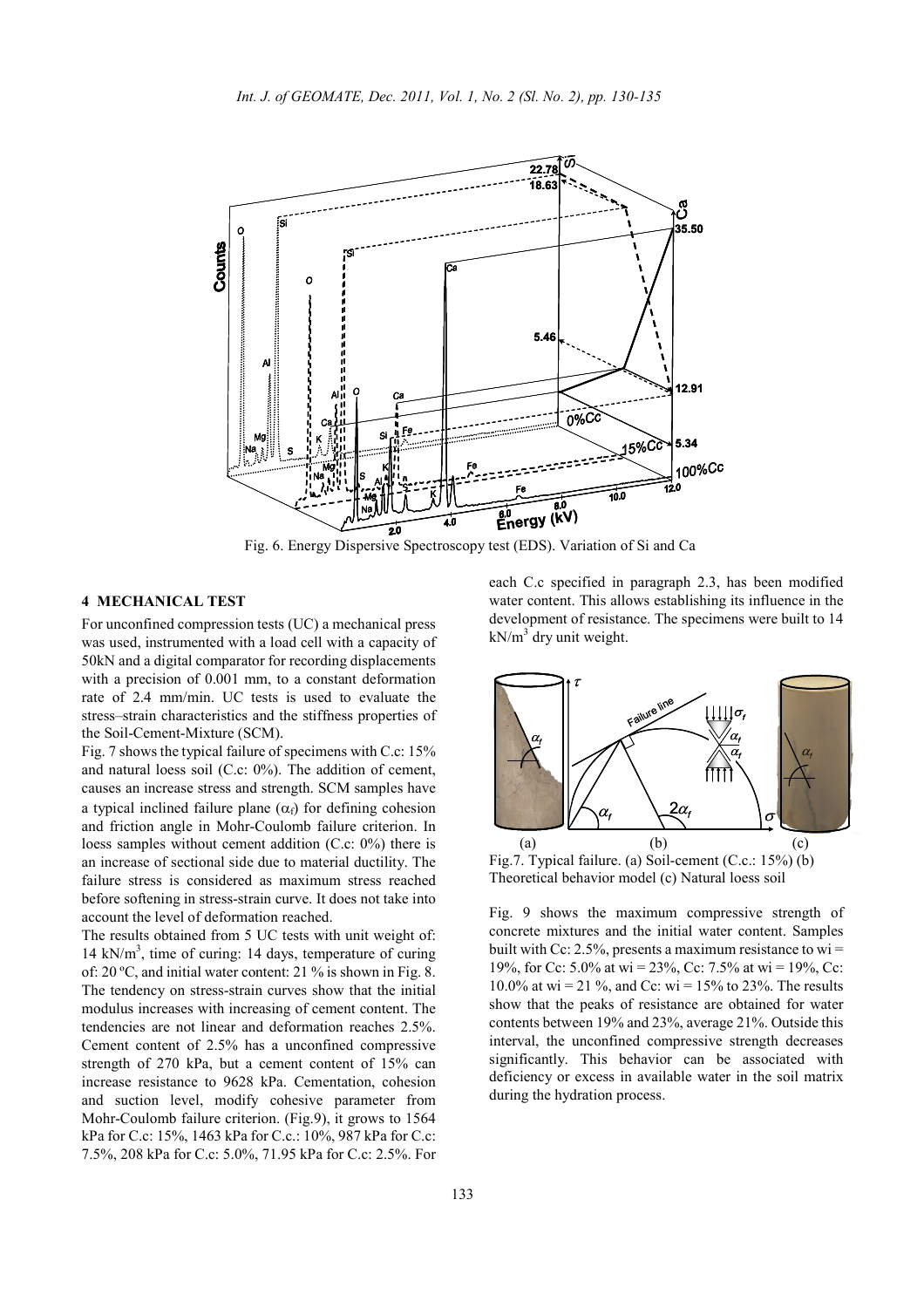

Fig.8. Stress-strain curves unconfined compression test



Fig. 9. Maximum compressive strength for different initial water content

A cement content of 9% has been defined to study the curing time influence and curing temperature influence. Fig. 10 presents the relationship between unconfined compressive strength and curing time, with 21% initial water content and 20 °C curing temperature.

At early ages less than 15 days, developed the most important percentage of resistance, which reaches 3.5 MPa. In semilogarithmic scale, the relationship between curing time and the resistance is linear.

After 15 days, there is a strength improvement less than 20% of the maximum strength.

Fig. 11 presents results that relate to the curing temperature and unconfined compressive strength. The samples were stored during the curing period in different environmental conditions. The samples were cured in an oven, refrigerator and laboratory environment. Temperature was controlled.

For temperatures below  $0^{\circ}$ C, the maximum strength reached is 2.0 MPa. The optimum is between 20 ºC and 30 ºC. The results showed that unconfined compressive strength decrease (40%), for temperature extreme conditions (100 ºC).

Decreased resistance to low and high temperatures may occur by inhibition of water available for hydration during freezing effect or vaporization effect respectively.



Fig. 10. Compressive strength and time or curing

This phenomenon prevents the hardening material generation and the cement links between particles. The lowest resistance obtained for tests, is presented for low temperatures. Possibly because of increased volume of water during freezing, and decrease in water available for hydration.



Fig. 11. Compressive strength vs. temperature of curing

### **5 CONCLUSION**

This paper has presented a study on loess material and normal Portland cement and revised the importance of interparticle bridges and their influence on the mechanical performance of the material. Water content, unit weight, cements content, time of curing and temperatures of curing have been studied. The principal results are as follows:

- •The unconfined compression shows a maximum independent of cement content when initial water content range is 19% to 21% (hydration water).
- The temperature range that triggers the hydration of cement and improves the unconfined compressive strength ranges from 20 °C to 30 °C.
- •Extreme temperatures (high or low) will reduce strength of samples of 60%.
- 80% of unconfined compression strength is achieved